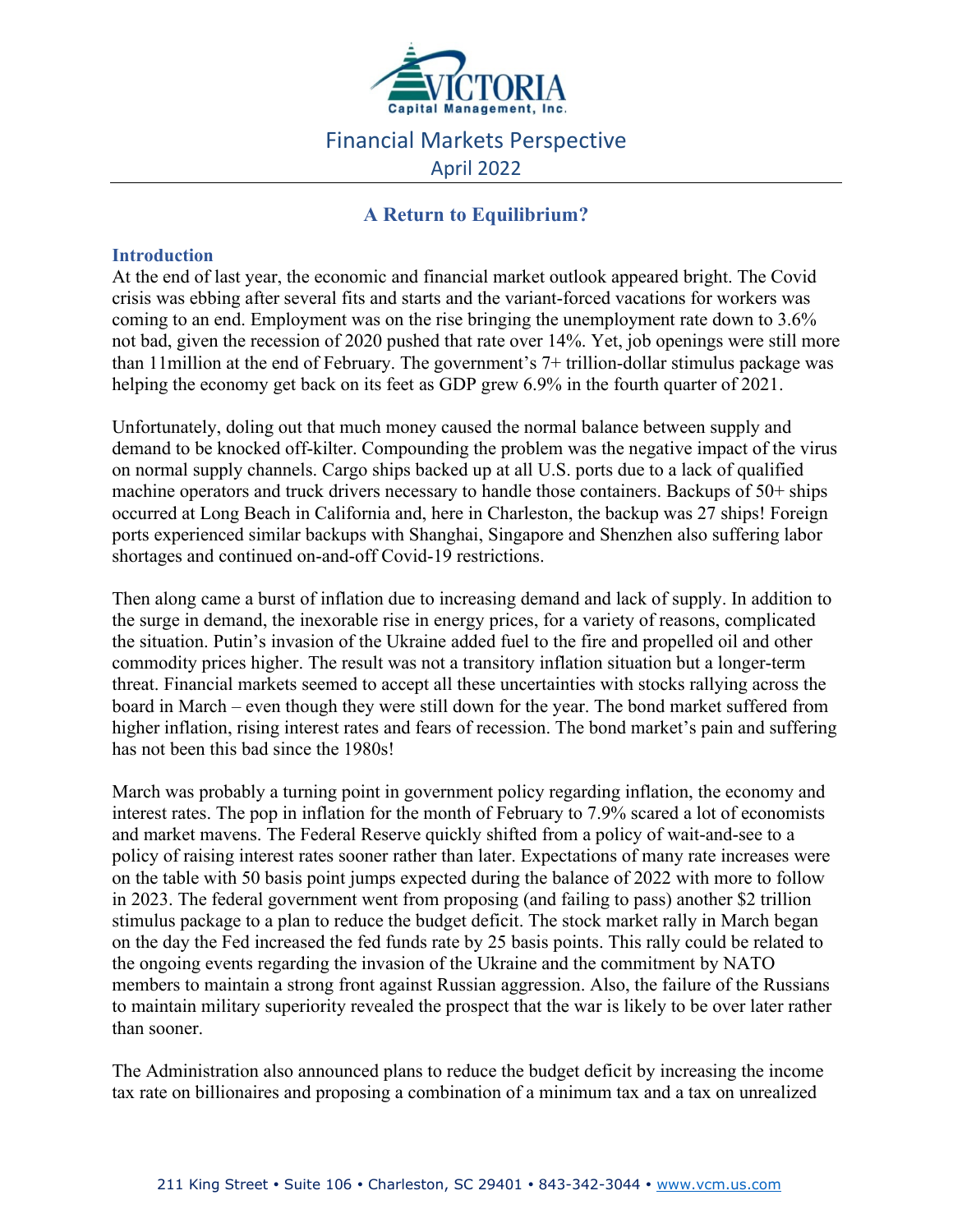capital gains. But why raise tax rates? At last measure, the federal government's tax revenues have been surging as all that Covid spending is winding its way through the economy and making a tax stop at every transaction. Similarly, state, and local governments are flush with tax revenues as higher incomes push people into higher tax brackets, rising capital gains increase tax collections and surging real estate prices add more real estate tax to government tax coffers at all levels. Interestingly, several states are proposing reduced tax rates given these surpluses.

#### **The Effects of Monetary and Fiscal Stimulus**

Since the onset of the virus, the government shutdown, and the kneejerk government spending programs to avoid an economic collapse have benefitted financial markets as well as the overall economy. Moreover, the \$7 trillion-plus federal government stimulus dropped on the economy is still trickling down and benefitting both businesses and individuals. Never has there been such an increase in money given to the private sector and state and local governments. Initially, the private sector didn't know what to do with that money so they saved it as can be seen in the chart below. Currently, the personal savings rate remains down from a high of 33.8% in April of 2020.



The growth in the savings rate and subsequent return to semi-normalcy indicates that consumers decided to spend some of the Covid windfall. Remember that consumer spending represents someone else's income that will be taxed at various levels. The chart below reflects the benefits of a spending-oriented consumer who is contributing to federal revenues.

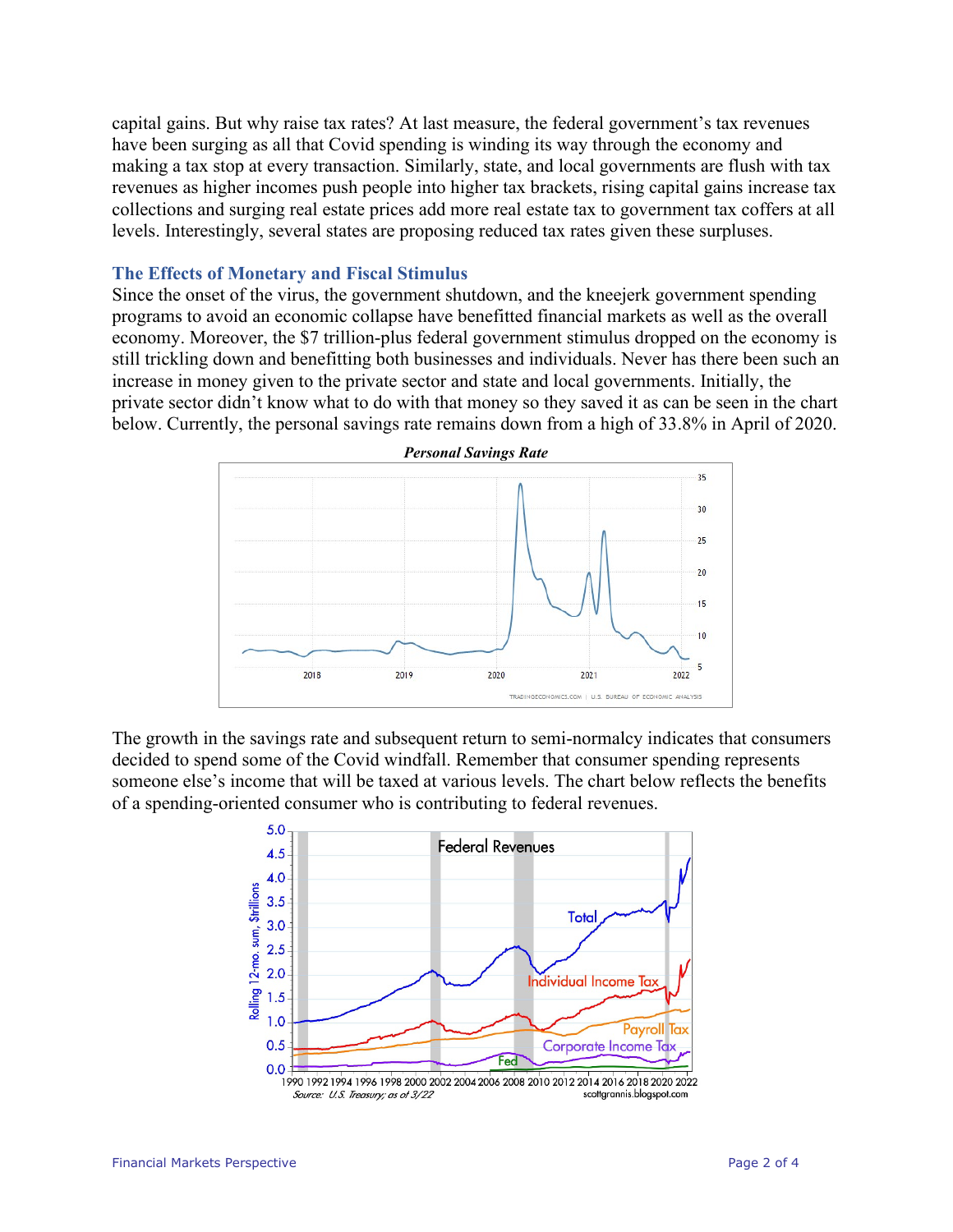#### **Indian Givers**

We have all had a friend who would give us a gift and then take it back – better known as being an "Indian Giver." As we have documented above, the U.S. government falls into this category over the past two years. First, the government doles out over \$7 trillion to keep the economy afloat during the pandemic, then reaps the rewards of that spending by receiving rapidly increasing tax revenues. Yet at the same time, inflation picks up and the givers become the takers because monetary policy was not just stabilized but reversed. The Fed could have just stopped buying bonds. After all those fiscal giveaway programs to individuals and businesses, the spending was quickly reversed, and a major tax rate increase is in the works. Keeping taxes unchanged would be neutral if the government slowed spending but that is not in the plan. Another multi-billion-dollar Covid spending bill is on its way. Stay Tuned!

These dramatic changes in policy are having a negative effect on financial markets. Both bonds and stocks suffered through the first quarter of this year with the S&P 500 declining by 4.6% and the 10-year treasury bond falling by 6.9%. The 30-year government bond fell a whopping 11.4%! If these new fiscal and monetary policies are implemented over the next few months, both financial markets and the economy could be under more pressure. If the invasion of the Ukraine continues through the summer, markets are likely to remain volatile; a resolution of the war should be a major positive for the outlook.

## **The Impact of Rising Interest Rates**

Over the past few weeks, changes in interest rates because of the Fed moving forward on its plan to slow the economy and, in turn, lower inflation, are showing up in mortgage rates. Two months ago, a 30-year conventional mortgage was available for under 3%. Today, that same rate has risen to almost 5.4%. The increase in monthly payments is about 80%! Individuals who could buy a home based on their monthly payments are being squeezed out of the housing market and the increase has knocked out more than a few applicants for a mortgage. Ironically, there are many corporations that have been purchasing packages of homes for investment purposes – somewhat of an indicator that the great housing boom of our lifetimes may be coming to an end.

On the other hand, interest rate increases benefit conservative investors and retirement plans where rising rates result in higher income for investors who have kept their portfolios in shortterm bonds or bond funds. This increased income allows those investors to spend more on goods and services. If that increase becomes telling, the economy could maintain overall growth in the 2% range for the foreseeable future. Additionally, conservative investors may finally be getting a break. The prospect for an extended period of rising interest rates can improve long-term bond returns as reinvestment rates should be higher. Investors who bought bonds at the low point in terms of coupon should get some relief as their reinvestment rate will be at higher coupons and thus higher income levels. Unfortunately, high levels of inflation will continue to erode the value of bonds despite higher interest rate payouts making bonds an unattractive investment option.

## **Conclusions**

Financial markets ended a long-term bull-market run in the first quarter of 2022. Fears of inflation triggered weakness in almost all financial investments. The exception was commodities that saw double-digit returns as fears of scarcity drove prices higher. The current high-inflation environment was fomented by record government spending and easy monetary policy that